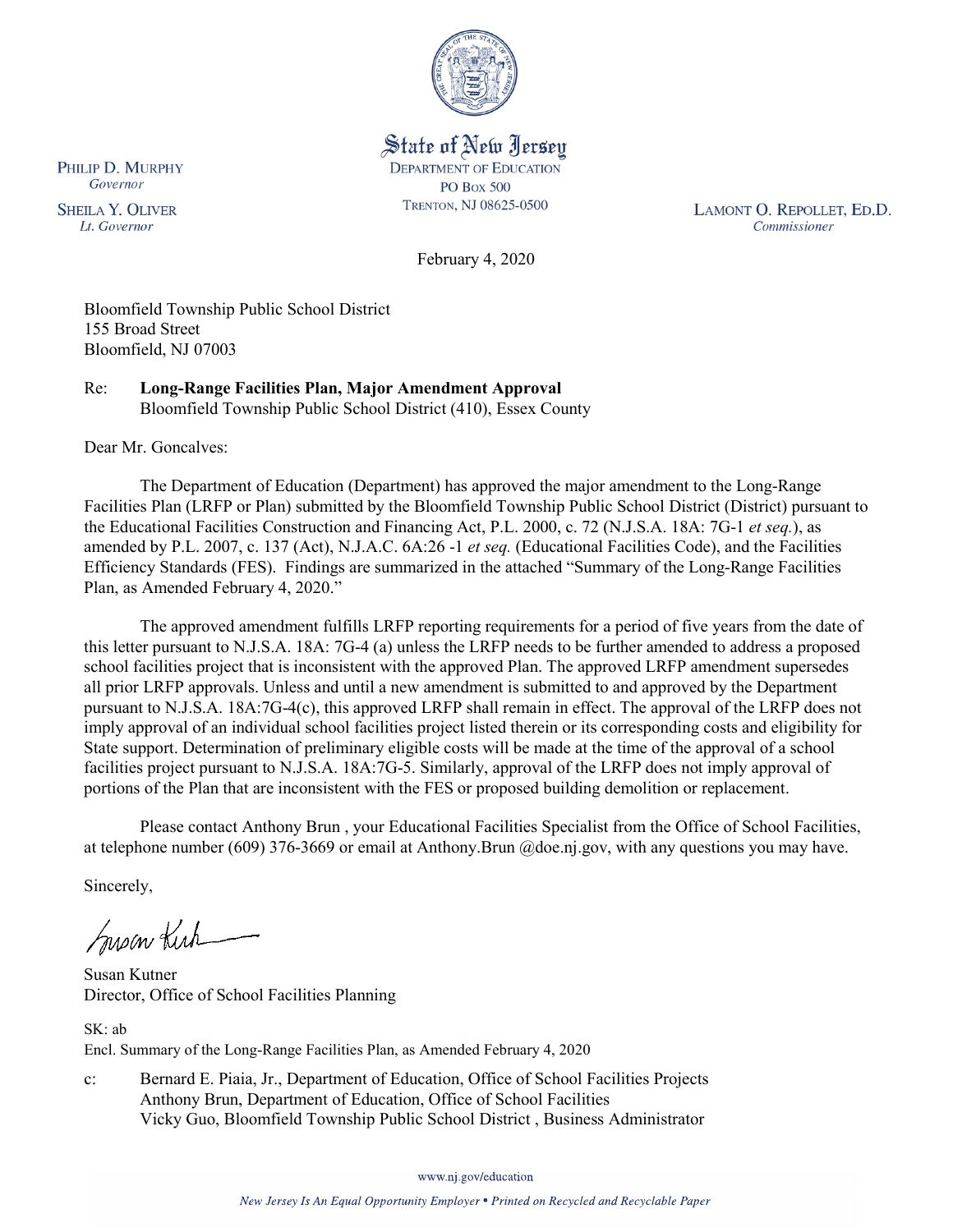# **Bloomfield Township Public School District (410) Summary of the Long-Range Facilities Plan, as Amended February 4, 2020**

The Department of Education (Department) has completed its review of the major amendment to the Long-Range Facilities Plan (LRFP or Plan) submitted by the Bloomfield Township Public School District (District) pursuant to the Educational Facilities Construction and Financing Act, P.L. 2000, c. 72 (N.J.S.A. 18A: 7G-1 *et seq.*), as amended by P.L. 2007, c. 137 (Act), N.J.A.C. 6A:26-1 et seq. (Educational Facilities Code), and the Facilities Efficiency Standards (FES).

The following provides a summary of the District's approved amended LRFP. The summary is based on the standards set forth in the Act, the Educational Facilities Code, the FES, District-reported information in the Department's LRFP reporting system, and supporting documentation. The referenced reports in *italic* text are standard reports available on the Department's LRFP website.

#### **1. Inventory Overview**

The District is classified as a Regular Operating District (ROD) for funding purposes. It provides services for students in grades PK-12.

The District identified existing and proposed schools, sites, buildings, rooms, and site amenities in its LRFP. Table 1 lists the number of existing and proposed district schools, sites, and buildings. Detailed information can be found in the *School Asset Inventory Report* and the *Site Asset Inventory Report.*

**As directed by the Department, school facilities projects that have received initial approval by the Department and have been approved by the voters, if applicable, are represented as "existing" in the LRFP.** Approved projects that include new construction and/or the reconfiguration/reassignment of existing program space are as follows: n/a.

|                                              | <b>Existing</b> | <b>Proposed</b> |
|----------------------------------------------|-----------------|-----------------|
| Number of Schools (assigned DOE school code) |                 |                 |
| Number of School Buildings <sup>1</sup>      |                 | 12              |
| Number of Non-School Buildings <sup>2</sup>  |                 |                 |
| Number of Vacant Buildings                   |                 |                 |
| Number of Sites                              |                 |                 |

*1 Includes district-owned buildings and long-term leases serving students in district-operated programs 2 Includes occupied district-owned buildings not associated with a school, such as administrative or utility buildings*

Based on the existing facilities inventory submitted by the District:

- Schools using leased buildings (short or long-term):  $n/a$
- Schools using temporary classroom units (TCUs), excluding TCUs supporting construction: Franklin Elementary School
- Vacant/unassigned school buildings: Historical School Building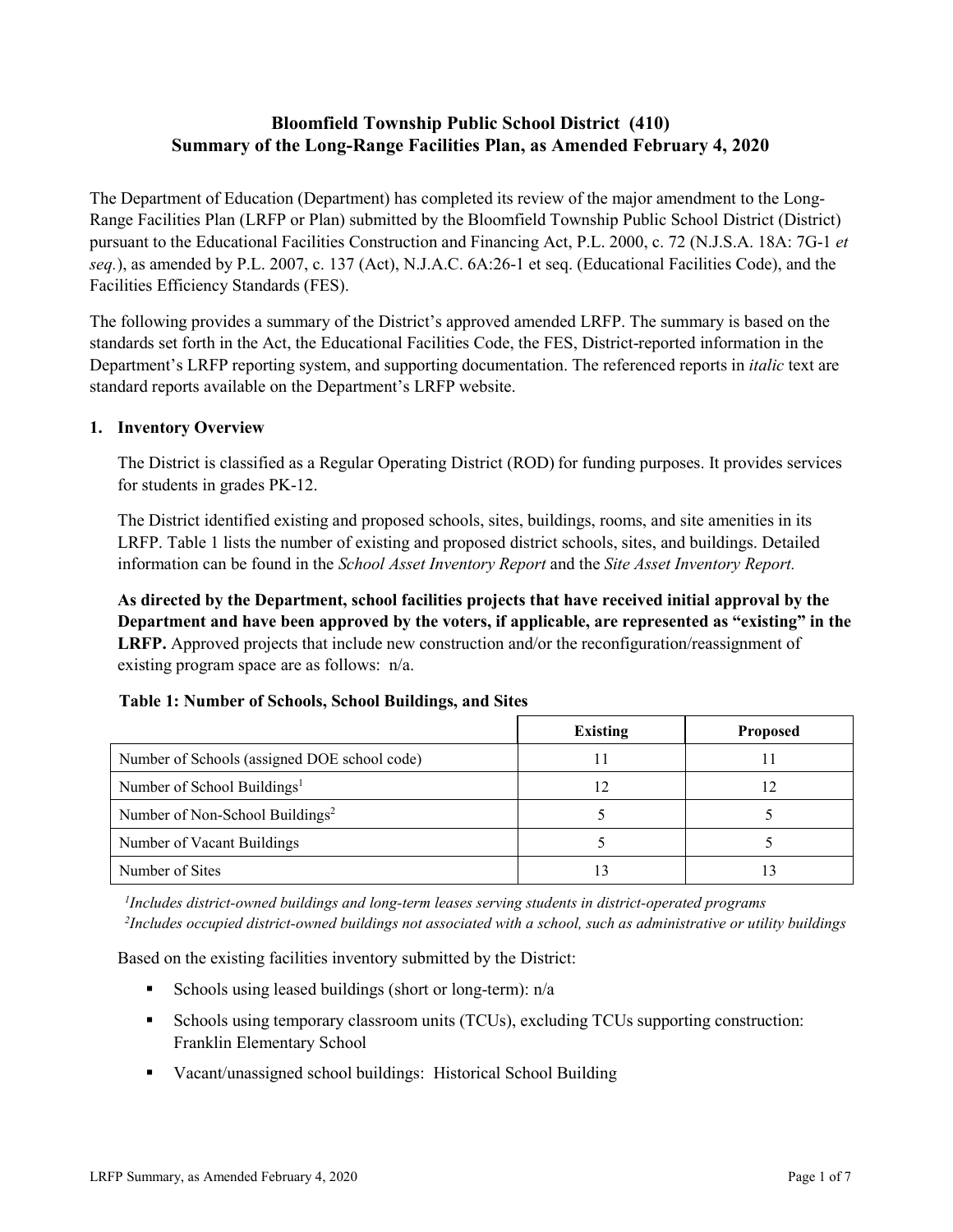**FINDINGS** The Department has determined that the proposed inventory is adequate for approval of the District's LRFP amendment. However, the LRFP determination does not imply approval of an individual school facilities project listed within the LRFP; the District must submit individual project applications for project approval.

# **2. District Enrollments**

The District determined the number of students, or "proposed enrollments," to be accommodated for LRFP planning purposes on a district-wide basis and in each school.

The Department minimally requires the submission of a standard cohort-survival projection using historic enrollment data from the Application for School State Aid (ASSA) or NJ Smart. The cohort-survival method projection method forecasts future students based upon the survival of the existing student population as it moves from grade to grade. A survival ratio of less than 1.00 indicates a loss of students, while a survival ratio of more than 1.00 indicates the class size is increasing. For example, if a survival ratio tracking first to second grade is computed to be 1.05, the grade size is increasing by 5% from one year to the next. The cohort-survival projection methodology works well for communities with stable demographic conditions. Atypical events impacting housing or enrollments, such as an economic downturn that halts new housing construction or the opening of a charter or private school, typically makes a cohort-survival projection less reliable.

#### **Proposed enrollments are based on a standard cohort-survival enrollment projection.**

Adequate supporting documentation was submitted to the Department to justify the proposed enrollments. Table 2 provides a comparison of existing and projected enrollments. All totals include special education students.

| <b>Grades</b>                | <b>Existing Enrollments</b><br>2018-2019 School Year | <b>District Proposed Enrollments</b><br>2023-2024 School Year |
|------------------------------|------------------------------------------------------|---------------------------------------------------------------|
| PK (excl. private providers) | 84                                                   | 160                                                           |
| Grades K-5                   | 2,867                                                | 2,635                                                         |
| Grades 6-8                   | 1,474                                                | 1,433                                                         |
| Grades 9-12                  | 1,921                                                | 1,858                                                         |
| <b>Totals</b>                | 6,346                                                | 6,086                                                         |

# **Table 2: Enrollments**

**FINDINGS** The Department has determined the District's proposed enrollments to be acceptable for approval of the District's LRFP amendment. The Department will require a current enrollment projection at the time an application for a school facilities project is submitted incorporating the District's most recent enrollments in order to verify that the LRFP's planned capacity is appropriate for the updated enrollments.

# **3. District Practices Capacity**

Based on information provided in the room inventories, *District Practices Capacity* was calculated for each school building to determine whether adequate capacity is proposed for the projected enrollments based on district scheduling and class size practices. The capacity totals assume instructional buildings can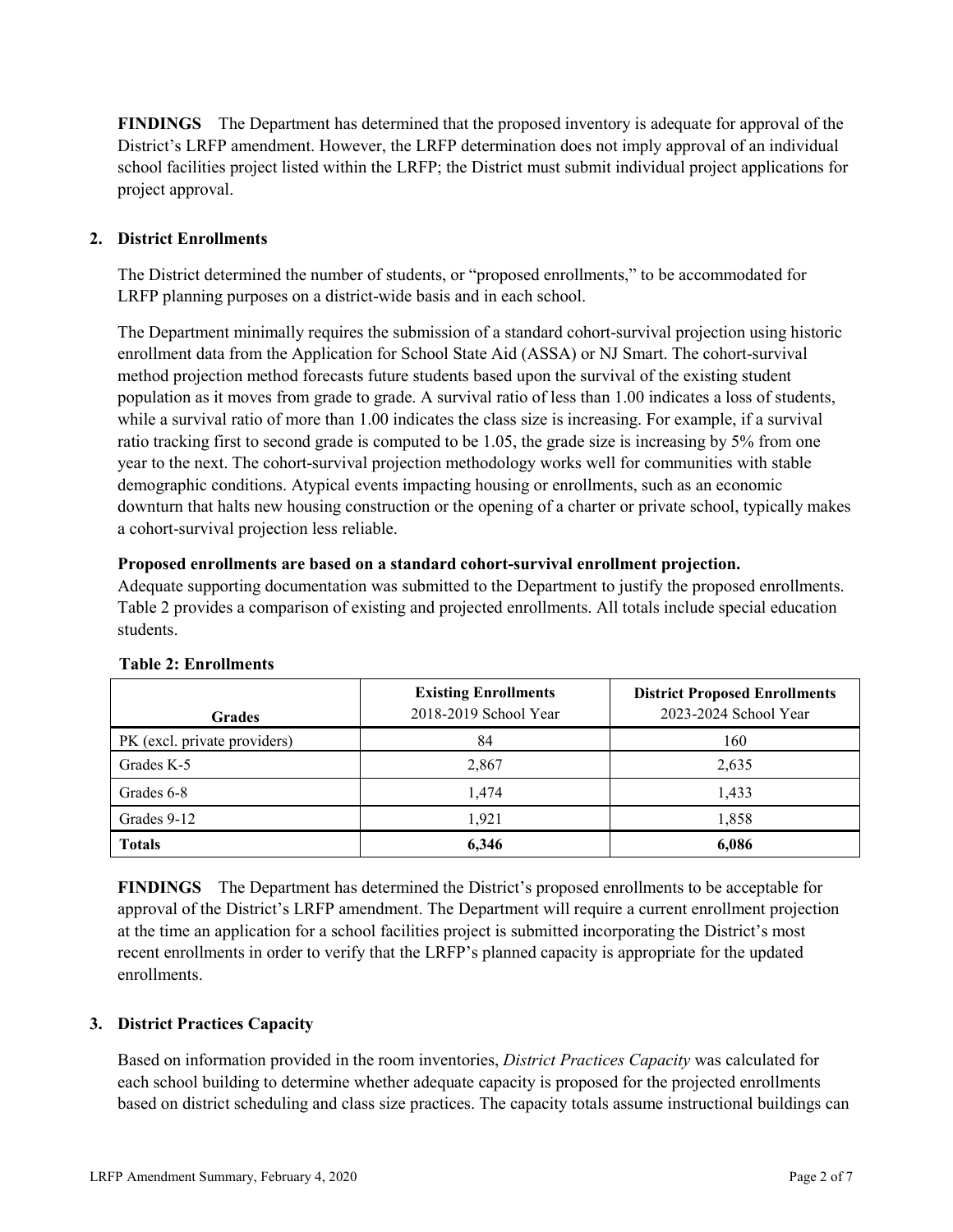be fully utilized regardless of school sending areas, transportation, and other operational issues. The calculations only consider district-owned buildings and long-term leases; short term leases and temporary buildings are excluded. A capacity utilization factor of 90% for classrooms serving grades K-8 and 85% for classrooms serving grades 9-12 is applied in accordance with the FES. No capacity utilization factor is applied to preschool classrooms.

In certain cases, districts may achieve adequate District Practices Capacity to accommodate enrollments but provide inadequate square feet per student in accordance with the FES, resulting in educational adequacy issues and "Unhoused Students." Unhoused students are considered in the "Functional Capacity" calculations used to determine potential State support for school facilities projects and are analyzed in Section 4.

Table 3 provides a summary of proposed enrollments and existing and proposed District-wide capacities. Detailed information can be found in the LRFP website reports titled *FES and District Practices Capacity Report, Existing Rooms Inventory Report, and Proposed Rooms Inventory Report.*

| <b>Grades</b>     | <b>Proposed</b><br><b>Enrollments</b> | <b>Existing</b><br><b>District</b><br><b>Practices</b><br>Capacity | <b>Existing</b><br>Deviation* | <b>Proposed</b><br><b>District</b><br><b>Practices</b><br>Capacity | <b>Proposed</b><br>Deviation* |
|-------------------|---------------------------------------|--------------------------------------------------------------------|-------------------------------|--------------------------------------------------------------------|-------------------------------|
| Elementary (PK-5) | 2,795                                 | 2,715.42                                                           | $-79.58$                      | 2,708.20                                                           | $-86.80$                      |
| Middle $(6-8)$    | 1,433                                 | 1,446.91                                                           | 13.91                         | 1,446.20                                                           | 13.20                         |
| High $(9-12)$     | 1,858                                 | 1,884.17                                                           | 26.17                         | 1,892.10                                                           | 34.10                         |
| <b>Totals</b>     | 6,086                                 | 6,046.50                                                           | $-39.50$                      | 6,046.50                                                           | $-39.50$                      |

**Table 3: District Practices Capacity Analysis**

*\* Positive numbers signify surplus capacity; negative numbers signify inadequate capacity. Negative values for District Practices capacity are acceptable for approval if proposed enrollments do not exceed 100% capacity utilization.*

Considerations:

- **Based on the proposed enrollments and existing room inventories, the District is projected to have** inadequate capacity for the following grade groups, assuming all school buildings can be fully utilized: PK-5
- Adequate justification has been provided by the District if the proposed capacity for a school significantly deviates from the proposed enrollments. Generally, surplus capacity is acceptable for LRFP approval if additional capacity is not proposed through new construction.

**FINDINGS**The Department has determined that proposed District capacity, in accordance with the proposed enrollments, is adequate for approval of the District's LRFP amendment. The Department will require a current enrollment projection at the time an application for a school facilities project is submitted, incorporating the District's most recent Fall Enrollment Report, in order to verify that the LRFP's planned capacity meets the District's updated enrollments.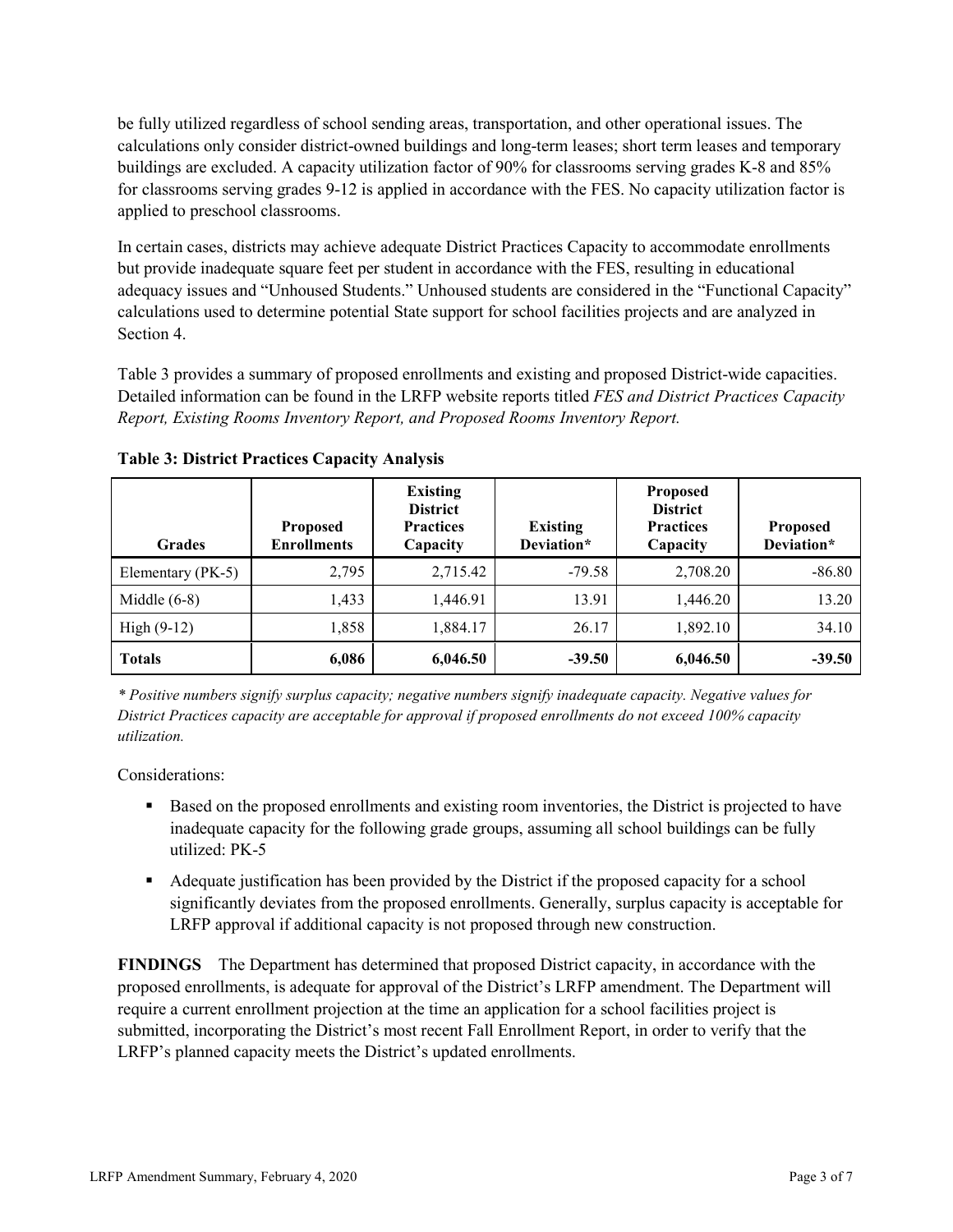#### **4. New Construction Funding Eligibility**

*Functional Capacity* was calculated and compared to the proposed enrollments to provide a **preliminary estimate** of Unhoused Students and new construction funding eligibility. **Final determinations will be made at the time of project application approvals.**

*Functional Capacity* is the adjusted gross square footage of a school building *(total gross square feet minus excluded space)* divided by the minimum area allowance per full-time equivalent student for the grade level contained therein. *Unhoused Students* is the number of students projected to be enrolled in the District that exceeds the Functional Capacity of the District's schools pursuant to N.J.A.C. 6A:26-2.2(c). *Excluded Square Feet* includes (1) square footage exceeding the FES for any pre-kindergarten, kindergarten, general education, or self-contained special education classroom; (2) grossing factor square footage *(corridors, stairs, mechanical rooms, etc.)* that exceeds the FES allowance, and (3) square feet proposed to be demolished or discontinued from use. Excluded square feet may be revised during the review process for individual school facilities projects.

Table 4 provides a preliminary assessment of the Functional Capacity, Unhoused Students, and Estimated Maximum Approved Area for Unhoused Students for each FES grade group. The calculations exclude temporary facilities and short-term leased buildings. School buildings proposed for whole or partial demolition or reassignment to a non-school use are excluded from the calculations pending project application review. If a building is proposed to be reassigned to a different school, the square footage is applied to the proposed grades after reassignment. Buildings that are not assigned to a school are excluded from the calculations. In addition, only preschool students eligible for state funding (former ECPA students) are included. Detailed information concerning the calculations can be found in the *Functional Capacity and Unhoused Students Report* and the *Excluded Square Footage Report.*

|                                                | $PK/K-5$  | $6 - 8$   | $9 - 12$ | <b>Total</b> |
|------------------------------------------------|-----------|-----------|----------|--------------|
| PK Eligible Students/K-12 Proposed Enrollments | 2,795     | 1,433     | 1,858    |              |
| FES Area Allowance (SF/student)                | 125.00    | 134.00    | 151.00   |              |
| <b>Prior to Completion of Proposed Work:</b>   |           |           |          |              |
| <b>Existing Gross Square Feet</b>              | 362,328   | 171,726   | 431,609  | 965,663      |
| Adjusted Gross Square Feet                     | 302,203   | 156,942   | 317,223  | 776,369      |
| <b>Adjusted Functional Capacity</b>            | 2,392.15  | 1,194.98  | 2,100.71 |              |
| <b>Unhoused Students</b>                       | 402.85    | 238.02    | 0.00     |              |
| Est. Max. Area for Unhoused Students           | 50,356.25 | 31,895.28 | 0.00     |              |
| <b>After Completion of Proposed Work:</b>      |           |           |          |              |
| Gross Square Feet                              | 362,328   | 171,726   | 431,609  | 965,663      |
| New Gross Square Feet                          | $\theta$  | $\theta$  | $\theta$ | $\theta$     |
| Adjusted Gross Square Feet                     | 302,203   | 156,942   | 317,223  | 776,369      |
| Functional Capacity                            | 2,392.15  | 1,194.98  | 2,100.71 |              |
| Unhoused Students after Construction           | 402.85    | 238.02    | 0.00     |              |
| Est. Max. Area Remaining                       | 50,356.25 | 31,895.28 | 0.00     |              |

| Table 4: Estimated Maximum Approved Area for Unhoused Students |  |  |  |
|----------------------------------------------------------------|--|--|--|
|----------------------------------------------------------------|--|--|--|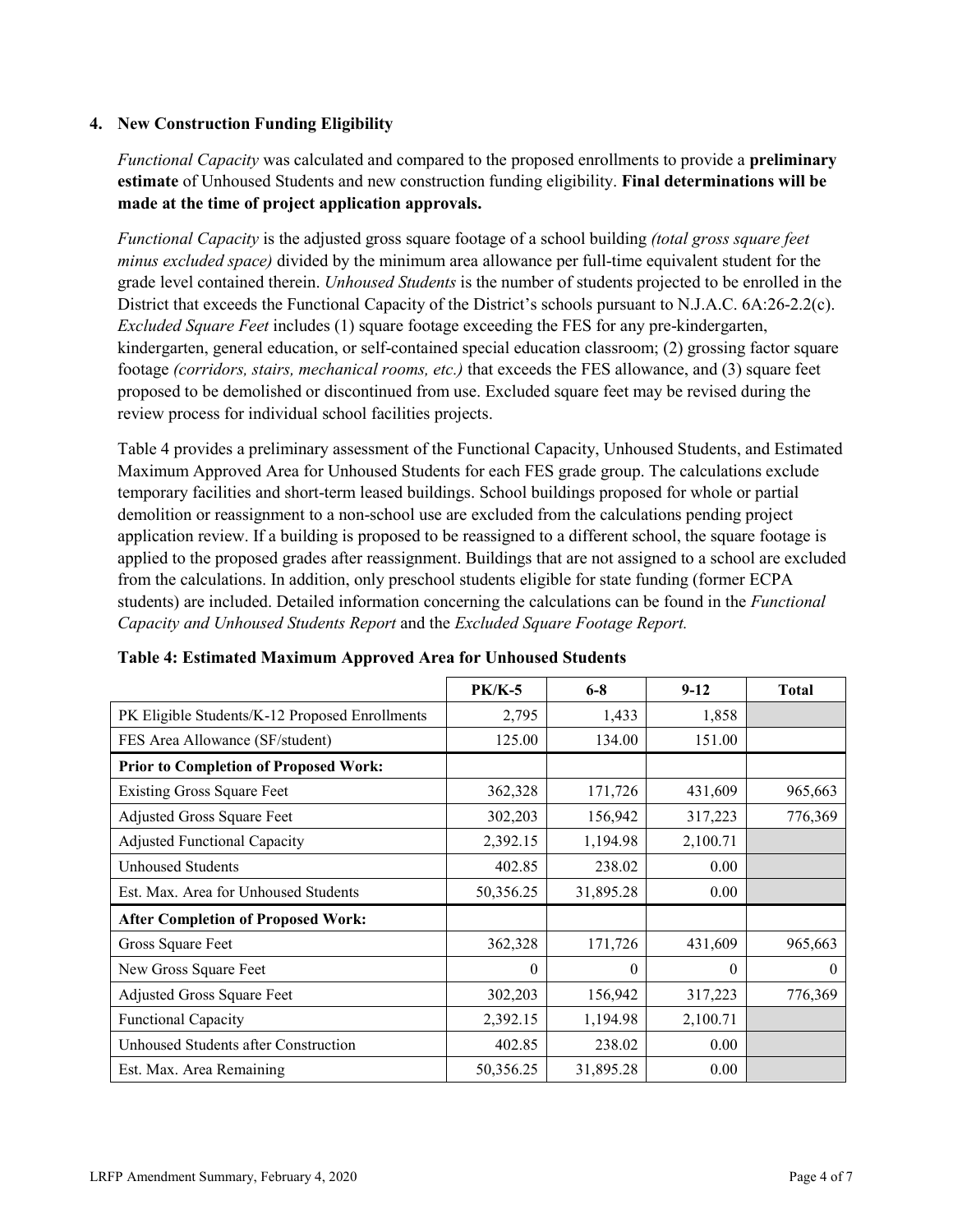Facilities used for non-instructional or non-educational purposes are ineligible for State support under the Act. However, projects for such facilities shall be reviewed by the Department to determine whether they are consistent with the District's LRFP and whether the facility, if it is to house students (full or part time) conforms to educational adequacy requirements. These projects shall conform to all applicable statutes and regulations.

Estimated costs represented in the LRFP by the District are for capital planning purposes only. The estimates are not intended to represent preliminary eligible costs or final eligible costs of approved school facilities projects.

Considerations:

- The District does not have approved projects pending completion, as noted in Section 1, that impact the Functional Capacity calculations.
- The Functional Capacity calculations *exclude* square feet proposed for demolition or discontinuation for the following FES grade groups and school buildings pending a feasibility study and project review: n/a.
- Based on the preliminary assessment, the District has Unhoused Students prior to the completion of proposed work for the following FES grade groups: PK-5, 6-8.
- New construction is proposed for the following FES grade groups:  $n/a$ .
- **Proposed new construction exceeds the estimated maximum area allowance for Unhoused** Students prior to the completion of the proposed work for the following grade groups:  $n/a$ .
- The District, based on the preliminary LRFP assessment, will have Unhoused Students after completion of the proposed LRFP work. If the District is projected to have Unhoused Students, adequate justification has been provided to confirm educational adequacy in accordance with Section 6 of this determination.

**FINDINGS** Functional Capacity and Unhoused Students calculated in the LRFP are preliminary estimates. Preliminary Eligible Costs (PEC) and Final Eligible Costs (FEC) will be included in the review process for specific school facilities projects. A feasibility study undertaken by the District is required if building demolition or replacement is proposed per N.J.A.C. 6A:26-2.3(b)(10).

# **5. Proposed Work**

The District assessed program space, capacity, and physical plant deficiencies to determine corrective actions. Capital maintenance, or *"system actions,"* address physical plant deficiencies due to operational, building code, and /or life cycle issues. Inventory changes, or *"inventory actions,*" add, alter, or eliminate sites, site amenities, buildings, and/or rooms.

The Act (N.J.S.A. 18A:7G-7b) provides that all school facilities shall be deemed suitable for rehabilitation unless a pre-construction evaluation undertaken by the District demonstrates to the satisfaction of the Commissioner that the structure might pose a risk to the safety of the occupants even after rehabilitation or that rehabilitation is not cost-effective. Pursuant to N.J.A.C. 6A:26-2.3(b)(10), the Commissioner may identify school facilities for which new construction is proposed in lieu of rehabilitation for which it appears from the information presented that new construction is justified, provided, however, that for such school facilities so identified, the District must submit a feasibility study as part of the application for the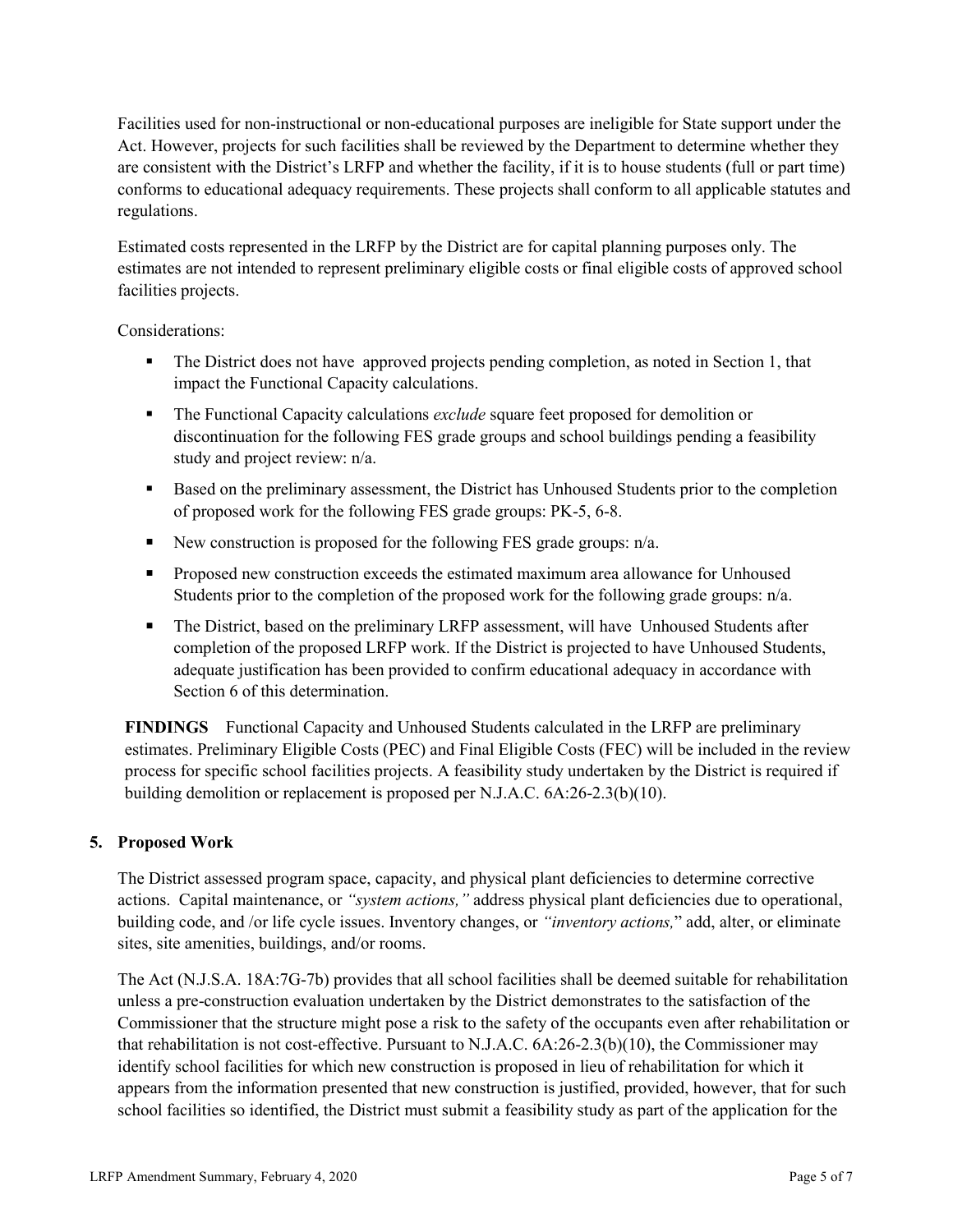specific school facilities project. The cost of each proposed building replacement is compared to the cost of additions or rehabilitation required to eliminate health and safety deficiencies and to achieve the District's programmatic model.

Table 5 lists the scope of work proposed for each school based on the building(s) serving their student population. Proposed inventory changes are described in the LRFP website reports titled *"School Asset Inventory Report and "Proposed Room Inventory Report."* Information concerning proposed systems work, or capital maintenance can be found in the "LRFP Systems Actions Summary Report".

With the completion of the proposed work, the following schools are proposed to be eliminated: n/a; the following schools are proposed to be added: n/a.

| <b>Proposed Scope of Work</b>                                                                  | <b>Applicable Schools</b>            |
|------------------------------------------------------------------------------------------------|--------------------------------------|
| Renovation only (no new construction)                                                          |                                      |
| System actions only (no inventory actions)                                                     | Bloomfield High School (020)         |
|                                                                                                | Bloomfield Middle School (030)       |
|                                                                                                | Berkeley Elementary School (050)     |
|                                                                                                | Brookdale Elementary School (060)    |
|                                                                                                | Carteret Elementary School (080)     |
|                                                                                                | Demarest Elementary School (100)     |
|                                                                                                | Fairview Elementary School (110)     |
|                                                                                                | Foresat Glen Elementary School (120) |
|                                                                                                | Franklin Elementary School (130)     |
|                                                                                                | Oak View Elementary School (140)     |
|                                                                                                | Watsessing Elementary School (150)   |
|                                                                                                |                                      |
| Existing inventory actions only (no systems actions)                                           | n/a                                  |
| Systems and inventory changes                                                                  | n/a                                  |
| New construction                                                                               |                                      |
| Building addition only (no systems or existing inventory actions)                              | n/a                                  |
| Renovation and building addition (system, existing inventory,<br>and new construction actions) | n/a                                  |
| New building on existing site                                                                  | n/a                                  |
| New building on new or expanded site                                                           | n/a                                  |
| Site and building disposal (in addition to above scopes)                                       |                                      |
| Partial building demolition                                                                    | n/a                                  |
| Whole building demolition                                                                      | n/a                                  |
| Site and building disposal or discontinuation of use                                           | n/a                                  |

#### **Table 5. School Building Scope of Work**

**FINDINGS** The Department has determined that the proposed work is adequate for approval of the District's LRFP amendment. However, Department approval of proposed work in the LRFP does not imply the District may proceed with a school facilities project. The District must submit individual project applications with cost estimates for Department project approval. Both school facilities project approval and other capital project review require consistency with the District's approved LRFP.